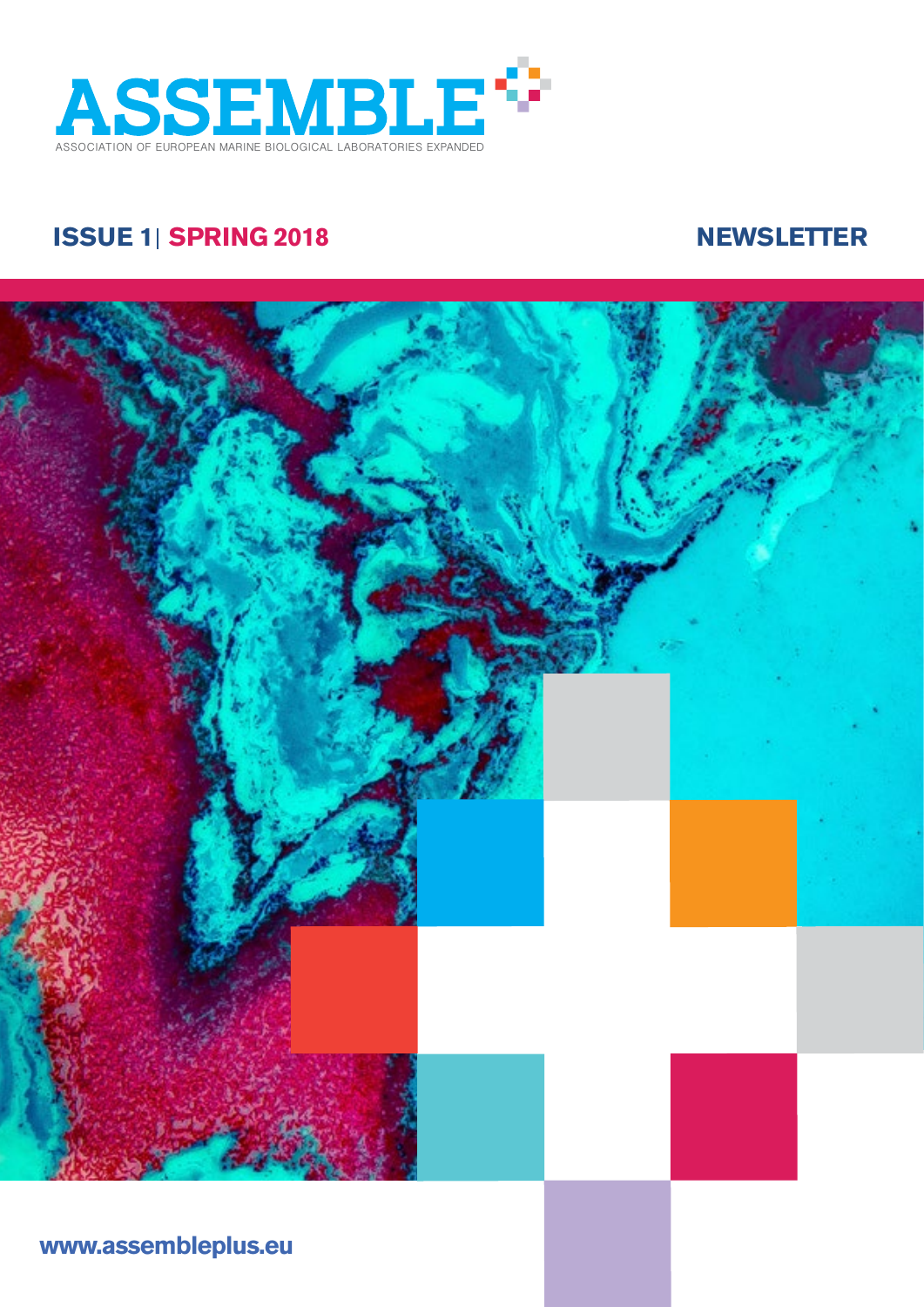

#### **Reports**

- Workshop: Improving Transnational Access Provision in ASSEMBLE Plus, 7-8 February 2018, Naples, Italy
- Workshop: The ASSEMBLE Plus Data Management Plan, 1-2 March 2018, Oostende, Belgium
- Meeting: Genomics Observatories, 13-14 March 2018, Faro, Portugal
- Event: EU-Latin America and the Caribbean Working Group on Research Infrastructures, 14 March 2018, Brussels, Belgium

#### **News**

- ASSEMBLE Plus announces its first winners to gain access to Europe's top marine installations
- EMBRC-ERIC publication

### **Future ASSEMBLE Plus Events**

- Workshop: Long-Term Sustainability in **ASSEMBLE Plus**, 23 May 2018, Piran, Slovenia
- Event: 2018 ASSEMBLE Plus General Assembly, 10-12 October 2018, Galway, Ireland

This newsletter has been developed to inform and update **ASSEMBLE Plus** partners of project activity. This is the first of five editions. External news items will be shared on the website, **www.assembleplus.eu.** 

If you have an event report, news items or article that you would like to see appear on the website or in the next issue, please contact Georgia Bayliss-Brown (**[georgia@aquatt.ie](mailto:georgia%40aquatt.ie?subject=)**).

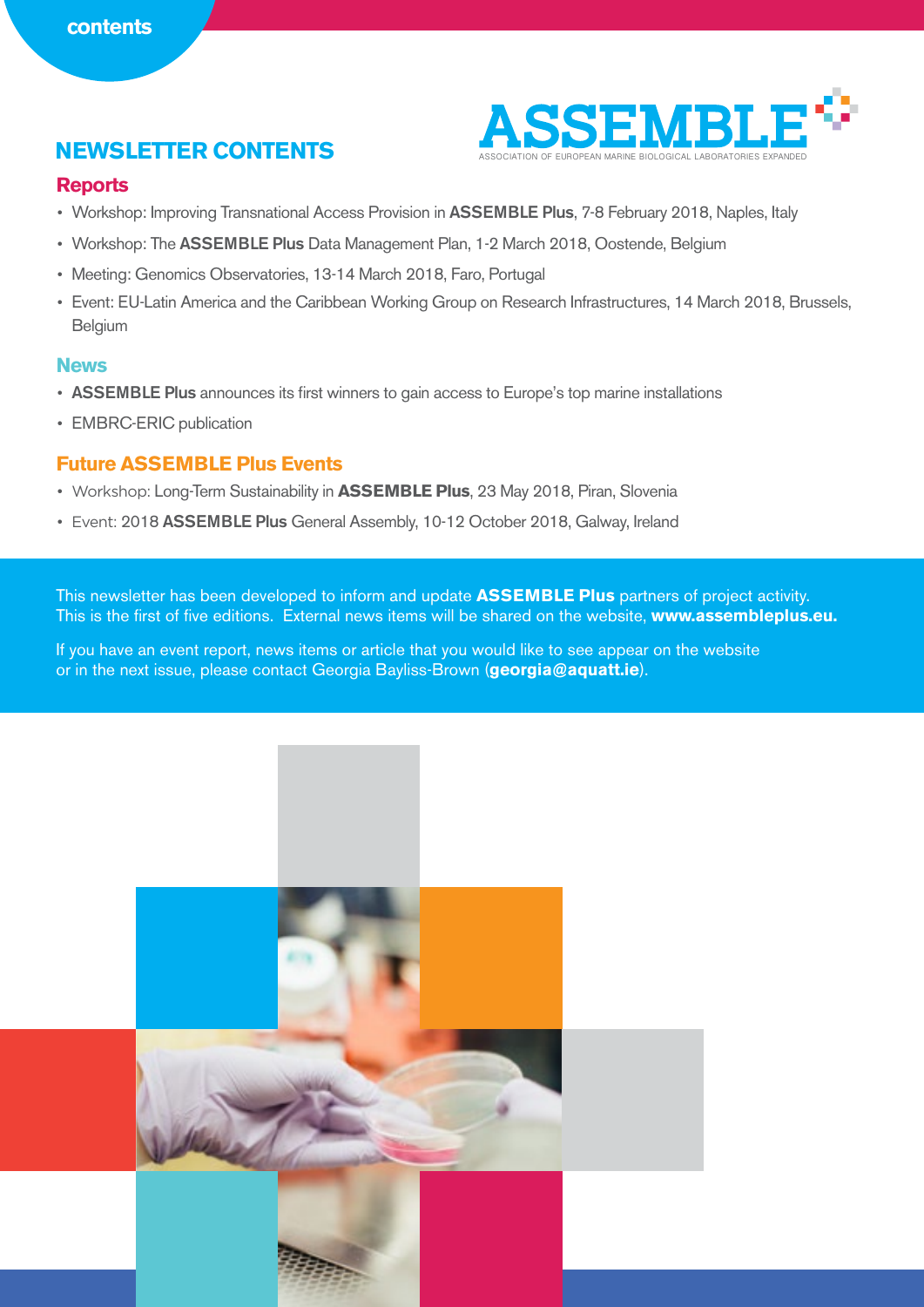### **Workshop: Improving Transnational Access Provision in ASSEMBLE Plus, 7-8 February 2018, Naples, Italy** *by Wiebe Kooistra*

The provision of Transnational Access (TA) is one of the cornerstones of the ASSEMBLE Plus project, allowing external users to access the marine services and facilities of partners within the consortium. To maximise the efficiency of this process, a workshop (hosted by Work Package 3 - Networking Activity 1; NA1) was held at the Stazione Zoologica Anton Dohrn in Naples, Italy, on 7 and 8 February 2018 to familiarise relevant ASSEMBLE Plus personnel with TA procedures.

Throughout the two-day workshop, 34 representatives from all 32 marine stations in the ASSEMBLE Plus consortium were present to discuss strategies to ensure the success of the TA programme, as well as strategies to provide an invaluable experience for the user through high quality services. Participants discussed best practice, harmonisation of access procedures, and reviewed rules and regulations.

The participants also gave input regarding the improvement of the Access Policy Document (the rule book) used within ASSEMBLE Plus, and the information on the website, leading to the delivery and approval of updated versions. The document includes information for applicants, users and access providers as well as various templates and letters needed to ensure the TA process runs smoothly.

Upon the conclusion of the workshop, attendees were hosted in a fine restaurant to sample the various culinary delights of Naples and experience its rich culture.



### **Workshop: The ASSEMBLE Plus Data Management Plan, 1-2 March 2018, Oostende, Belgium** *by Klaas Deneudt*

On 1 and 2 March 2018, the ASSEMBLE Plus Data Management Plan Workshop was held at the Flanders Marine Institute (VLIZ), Oostende. The aim of this workshop was to discuss the Data Management Plan (DMP), the first version of which was completed by 30 March.

Participants included partners of Work Package 4 – Networking Activity 2 (NA2), "Improving virtual access to marine biological stations data, information, and knowledge", and the Work Package leaders of the Joint Research Activities (JRAs).

Experts from related initiatives and partnerships were also invited: LifeWatch, ELIXIR, European Marine Observation and Data Network Biology (EMODNet Biology), the European Marine Biological Resource Centre Working Group on E-Infrastructure (EMBRC WGEI), Digital Curation Centre (DCC), International Oceanographic Data Exchange network (IODE) and Ocean Biogeographic Information System (OBIS).

The meeting commenced with presentations framing the ASSEMBLE Plus project and NA2. Specific focus was placed on the design of the DMP and its interoperability with related e-infrastructure (NA2.1). A presentation followed on what Horizon 2020 "Open Research Pilot" data means, and what its Findable, Accessible, Interoperable and Reusable (FAIR) data policy encompasses. The DMP of EMBRC was presented

as a side-by-side comparison to the information required for the ASSEMBLE Plus DMP.

A discussion on the most critical points of the DMP was carried out, including: the types of data expected, data file sizes, where data will be stored, open access (or not), and clarifications on the EU template, along with four JRA presentations. The management of TA project data was discussed, as was the format of the spreadsheet that the JRAs need to fill in with information that will allow an ASSEMBLE Plus data inventory to be created.

On the second day the discussion points continued, and JRA representatives filled in a template form to provide specific information that is required for the DMP. Overall, the meeting was successful due to the gathering of information for the DMP.

Important future action points will be the management of very large data files, the Open Access and the FAIR policy in relation to TA project data, whether more harmonisation (file types, databases used, naming conventions etc.) is possible, and the storage of ASSEMBLE Plus data products in the first Flemish marine data bank (IMIS) and the Marine Data Archive.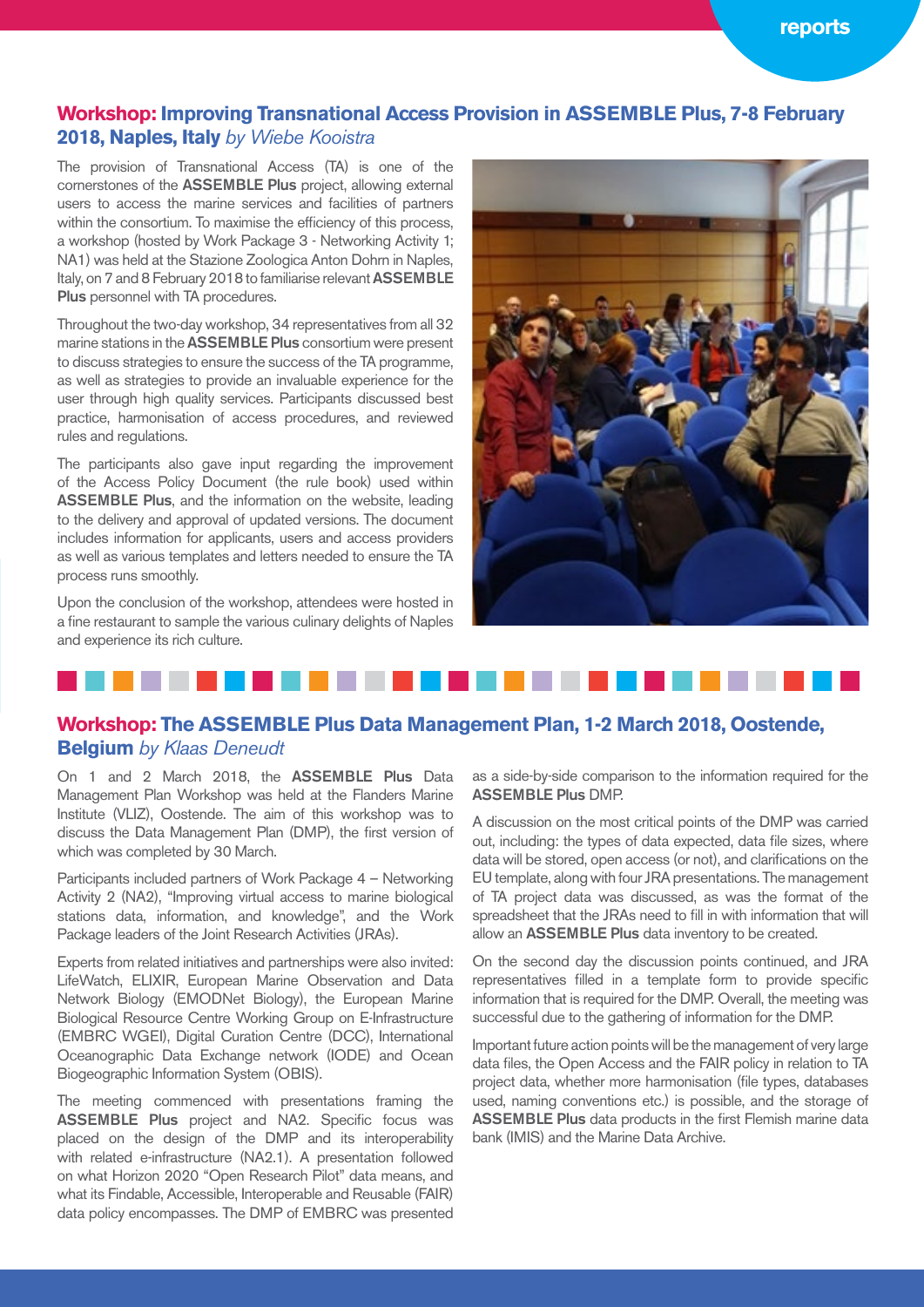#### **Meeting: Genomics Observatories, 13-14 March 2018, Faro, Portugal**

#### *by Georgios Kotoulas*

The first Work Package 7 – Joint Research Activity 1 (JRA1) meeting "Genomics Observatories", was held by CCMAR at the University of Algarve, Faro, Portugal on the 13 and 14 March 2018. The meeting was organised in tandem with the first User Selection Panel (USP) and first Project Implementation Committee (PIC) meeting held on 15 March 2018. This allowed two work package leaders to attend the meeting (Klaas Deneudt for NA2 and Ibon Cancio for NA4) and allowed the participants to present its plan of actions to the PIC for approval."

Genomics Observatories is a distributed long-term activity that demands close interactions and community spirit. The intended goal has been to launch, coordinate and fine-tune the next steps towards standardised DNA-based monitoring in European waters and refine a strategy for achieving the objectives of JRA1 within ASSEMBLE Plus and as a part of a much broader international community.

The event was attended by partners of Work Package JRA1. Professor Adelino Canario director of CCMAR acted as host, with his colleagues at CCMAR offering great local organisation.

In addition to those present, several partners attended and contributed to the meeting via teleconference: Dr. Moshe Kiflawi (BGU, IL), Dr. Adriana Zingone (SZN, IT), Dr. Raffaella Casotti (SZN, IT), Dr. Lionel Guidi (OBS-VLFR, FR), Dr. Fabrice Not (SBR, FR), Dr. Frédérique Viard (SBR, FR), Dr. Laurence Garczarek (SBR, FR), Dr. Thierry Comtet (SBR, FR) and Dr. Matthias Obst (GU, SE).

ASSEMBLE Plus, through JRA1 offers a vehicle for the support and implementation of Genomic Observatories within EMBRC-ERIC. It builds on an expanding international network of marine and molecular biological scientists developing infrastructure, standards, protocols, and applications to support long-term

monitoring of life in the seas. The network has close links with the Genomic Standard Consortium (GSC) as well as non-molecular global oceans monitoring networks.

The ASSEMBLE Plus Genomic Observatories strategy will take the leading role in the following actions:

- transfer and hosting coordination of long-term Ocean Sampling Day (OSD) events;
- deployment of Autonomous Reef Monitoring Structures (ARMS) as a standardised means to monitor benthic communities;
- optimisation of meta-Transcriptomic protocols; and
- systematising DNA barcoding and enrichment of reference databases based on specimens accessible at marine stations.

The strategy also comprises the development of a short and midterm roadmap for Genomic Observatories to expand monitoring to additional ecosystem and community types, and to follow evolution of related technologies. For roadmap development, depending on expertise and special interest of partners, subgroups have been suggested for addressing ARMS deployment, DNA barcoding, metatranscriptomics, zooplankton sampling, and other areas.

The OSD for this year will be held on 21 June 2018, and will be secured for partners of JRA1, including sampling, sample processing and data production. Other OSD partners are encouraged to participate in the sampling; however, such samples will be processed in conjunction with the 2019 event. The OSD on 21 June 2019 will be held as a global event aiming at all OSD partners of the Seventh Framework Programme's Micro B3 (http://microb3.eu/) and beyond.



*Attendees of the WP7-JRA1 meeting in Faro, Portugal. Dr. Daniela Rute Duarte Fazenda (CCMAR, PT), Dr. Roman Wenne (IOPAN, PL), Dr. Louise Allcock (NUI Galway, IE), Dr. Alice Stécy Jombert (Sorbonne Un., FR), Dr. Roberta Piredda (SZN, IT), Dr. Andreja Ramšak (NIB, SI), Dr. Nathan Chrismas (MBA, UK), Dr. Pascal Hablutzel (VLIZ, BE), Dr. Manolis Mandalakis (HCMR, GR), Dr. Ibon Cancio (EHU, ES), Dr. Ivaylo Kostadinov (Jacobs Univ., DE), Dr. Klaas Deneudt (VLIZ, BE), Dr. Georgios Kotoulas (HCMR, GR), Dr. Ester Serrao (CCMAR, PT), Dr. Tania Aires (CCMAR, PT) and Dr. Rodrigo da Silva Costa (Tecnico Ulisboa, PT).*